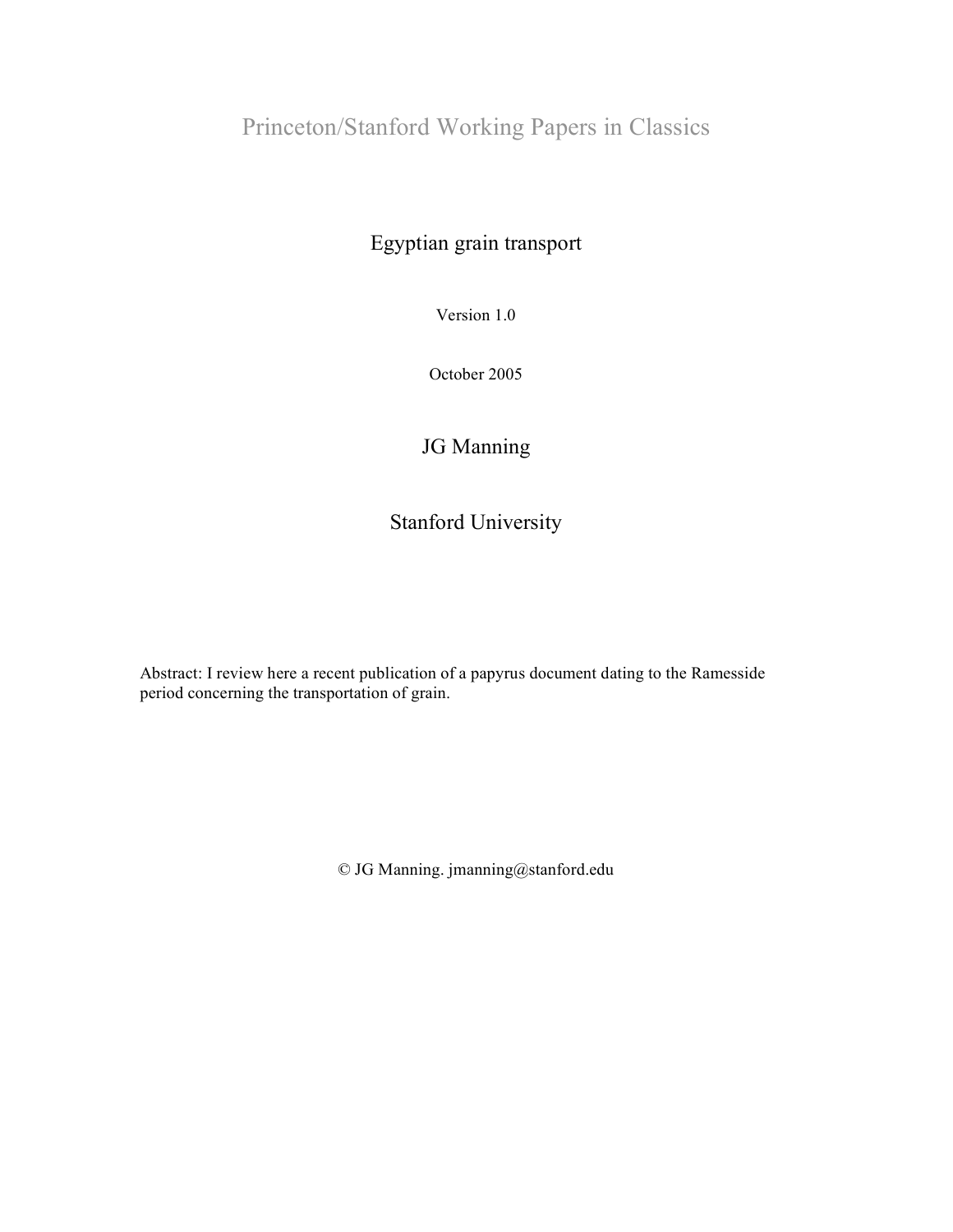Janssen, Jac. J. *Grain transport in the Ramesside Period. Papyrus Baldwin (BM EA 10061) and Papyrus Amiens*. Hieratic Papyri in the British Museum, vol. VIII. London: British Museum Press. 1

This small volume (pp.  $119 + 22$  plates) is a standard *editio princeps* of an important document dating to the Ramesside period (mid-Dynasty 20, ca. 1150 BC, from the reign of Ramses V, VII or VIII), known as P. Amiens/Baldwin. The text, presumably, comes from a tomb in the area of Asyut in Middle Egypt, although there is no confirmation of this in the text itself. Mr. Baldwin's note to the British Museum is the only indication that the text derives from Asyut. Both halves of the text were acquired in the same year, 1882.

P. Amiens/Baldwin is essentially an accounting text, dealing mainly with grain payments from various locations in the Nile valley in and around the modern town of Qâw el-Kebir (the Xth Upper Egyptian nome, ancient *Tjebu*) in Middle Egypt. The production and taxation of grain were, of course, at the heart of the ancient Egyptian economy, and while there were certainly institutional changes over the course of pharaonic history, the basic fact remained that the ability of the state to collect and distribute grain tax revenue was the main measure of economic power. The document published here is an important source for understanding the operations, to some extent, of the collection of grain, and the connection between land holding, social hierarchy and state finance, in late Ramesside times. The temple institution, here it is that of Amun-Re at Karnak, is of central importance in the New Kingdom agricultural economy, and the text reminds us, as we know from many other documentary sources, how much economic power this one temple wielded in Middle Egypt. Beyond the reach of this one temple, the text also provides additional evidence for just how complex interests in land were, making the simplistic claim of "ownership" of land, either state or private, a far too simplistic bifurcation of the actual complexities of ancient rural Egypt. The social hierarchy on the land is relatively clear here--from the cultivators themselves (in itself containing a wide range of persons, including priests) to middling officials "in charge of" temple domain lands, to higher officials under whose "authority" the land lay.

The book is divided into three parts: an Introduction, and a translation and commentary of the recto and the verso of the text. Appendix I lists the correspondence between the entries in the text, Appendix II treats diacritical signs and Appendix III briefly discusses writings of the preposition "under the authority of." Indexes, a hieroglyphic transcription of the complete text and excellent photographs conclude the volume.

This book is primarily a publication of Papyrus Baldwin because the upper half of the text (P. Amiens) has been well known since its discussion by Alan Gardiner in 1941. 2

 <sup>1</sup> Submitted to the journal *Ancient West and East*.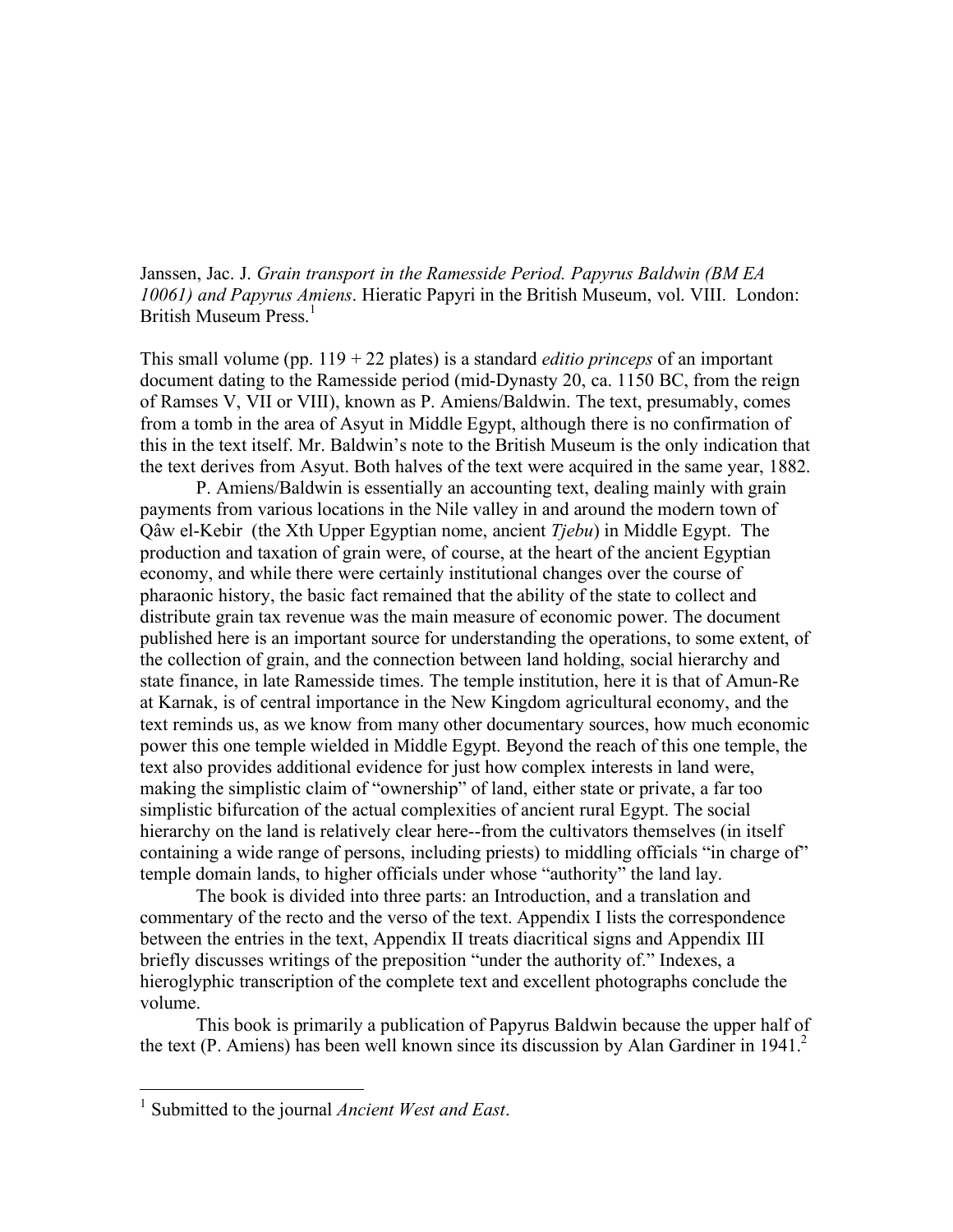P. Baldwin was recently "discovered" in the British Museum. And therein lies a tale. After an exhibition of the papyrus, the text, at some point early in the Twentieth Century, was moved to the Student Rooms of the Western Asiatic Department. And there it remained, unknown to Egyptologists until Janssen saw it in the Papyrus room of the Museum in 1993. The whole text was part of an exhibition in the British Museum in 1999-2000, and this reviewer saw the text in a small museum in southern Belgium in the Summer of 2003. The addition of Papyrus Baldwin to the Amiens text (now in the Musée de Picardie) adds new information on specific cargoes, and allows Janssen to reject some of Gardiner's suppositions on the accounting methods (and accuracy) in the text.

Part I is a brief introduction to the papyrus, some recent research on the text, and a discussion of the date of the text. Part II is devoted to the recto of the papyrus. The text in Janssen's view forms a "single unit" and concerns the collection of grain from temple ships from a variety of sites in the Xth Upper Egyptian nome. The verso of the text, discussed in Part III, is more diverse in its contents. Among other things, it concerns an account of small amounts of grain coming from individuals and households, loaded onto a ship, and an account of garments from various villages. In contrast to the recto, grain mentioned on the verso as being "delivered" comes from households and individuals, without mention of a "threshing floor," giving rise to the speculation that a different category of land (what has been called "apportioning land") is involved.

There is very little to add to Janssen's economical edition, and his very reliable transcription and translation. The author's treatment of the difficult hieratic writing is masterful. Many questions are raised by the author, and some solutions are suggested for some of the interpretive problems of the text. It is interesting from an historical point of view to note that the temple of Amun appears to control much "island land, " (surely the terms *iw n m3wt* and *iw* are the same term, and become *m3y* land, i.e. land nearer the river in later demotic texts), a phenomenon paralleled later in texts such as the Edfu donation text. <sup>3</sup> New vocabulary for types of grain, known previously from a literary source, are discussed briefly on p. 62, but exactly what the two terms discussed mean is unresolved.

Beyond the important vocabulary and toponyms in the text, the real value of it lies in our understanding of the pharaonic economy. The author is one of the foremost authorities on the ancient Egyptian economy, particularly during the New Kingdom, but nowhere in this edition is the economy mentioned nor is the historical context treated. This is something of a shame. An individual document such as Papyrus Amiens/Baldwin taken in isolation is not always easy to understand. But some amount of contextualization is surely important. There has been considerable discussion about the nature and structure of the New Kingdom economy recently, and since the  $20<sup>th</sup>$  dynasty is one of the betterdocumented periods for ancient Egyptian economic history, Janssen's opinions would

 <sup>2</sup> "Ramesside texts relating to the taxation and transport of corn," *Journal of Egyptian Archaeology* 27:19-73. The text is reprinted in Gardiner's *Ramesside Administrative Documents*. Oxford, 1948.

<sup>3</sup> Dimitri Meeks, *Le grand texte des donations au temple d'Edfou*. Cairo, 1972.